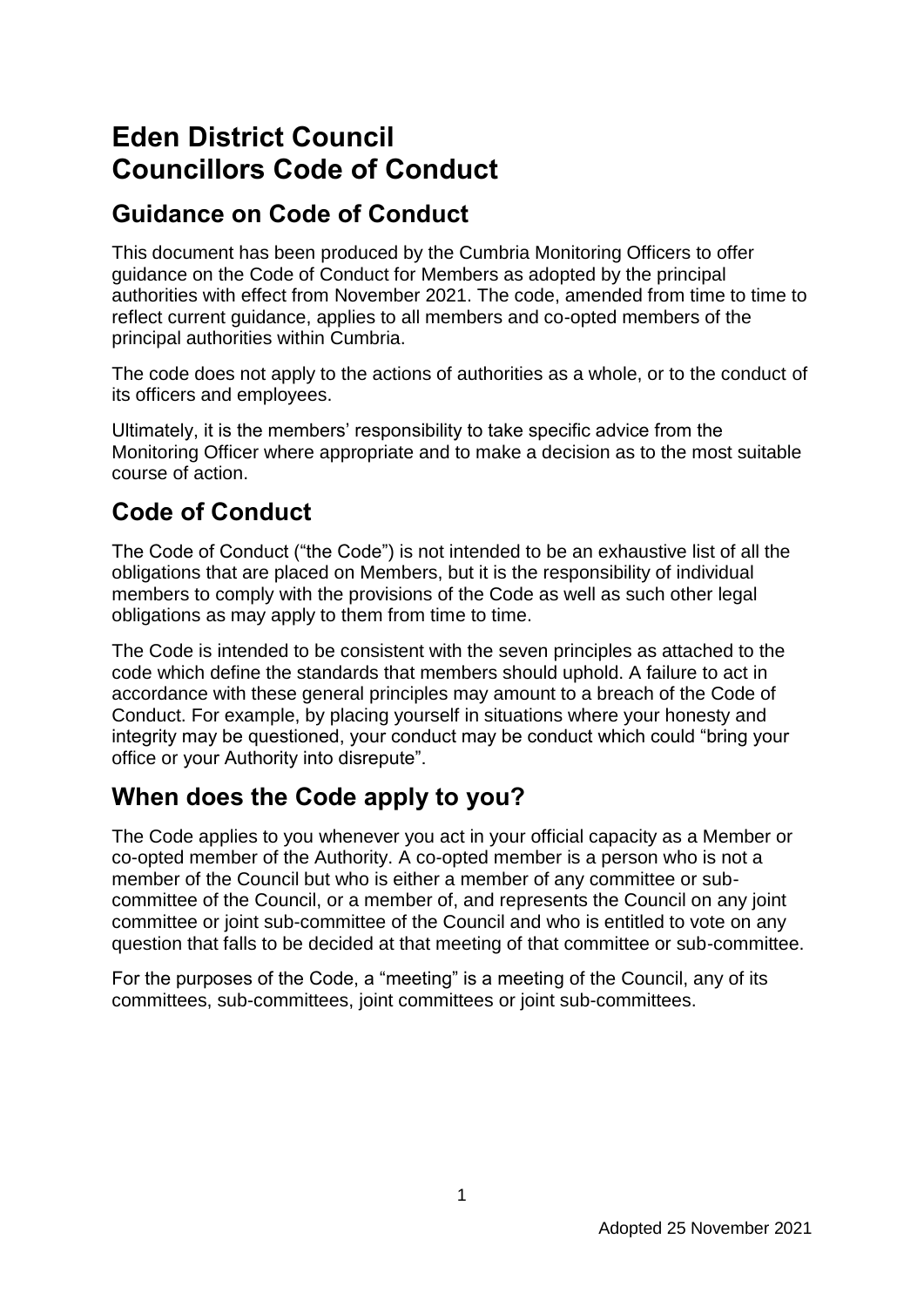# **General Obligations under the Code**

**You must act solely in the public interest and should never improperly confer an advantage or disadvantage on any person or act to gain financial or other material benefits for yourself, your family, a friend, a close associate, an employer or business carried on by you.**

For example, your behaviour would be improper if you sought to further your private interests through your position as a member.

### **You must not place yourself under a financial or other obligation to outside individuals or organisations that may influence you in the performance of your official duties.**

It would not be appropriate to accept favours, gifts or hospitality from someone that may, at a later date, require something from the Council that you are in a position to influence. For example, you may be offered a discount by a business in the area which subsequently applies for planning permission and/or a licence. You may be on the relevant committee dealing with the application and, therefore, be in a difficult position.

### **You must not disclose any information given to you as a Member in breach of any confidence.**

There may be circumstances where you are required to do so by law but you should seek the advice of the Monitoring Officer if there is any doubt about this.

You must not disclose confidential information, or information which you believe to be of a confidential nature, except in any of the following circumstances:

- You have the consent of the person authorised to give it.
- You are required by law to do so.
- The disclosure is made to a third party for the purposes of obtaining professional advice (for example, your lawyer or other professional adviser) provided that person agrees not to disclose the information to any other person.
- The disclosure is in the public interest. This is only justified in limited circumstances, when all of the following four requirements are met:
	- 1. the disclosure must be reasonable
	- 2. the disclosure must be in the public interest
	- 3. the disclosure must be made in good faith
	- 4. the disclosure must be made in compliance with any reasonable requirements of your authority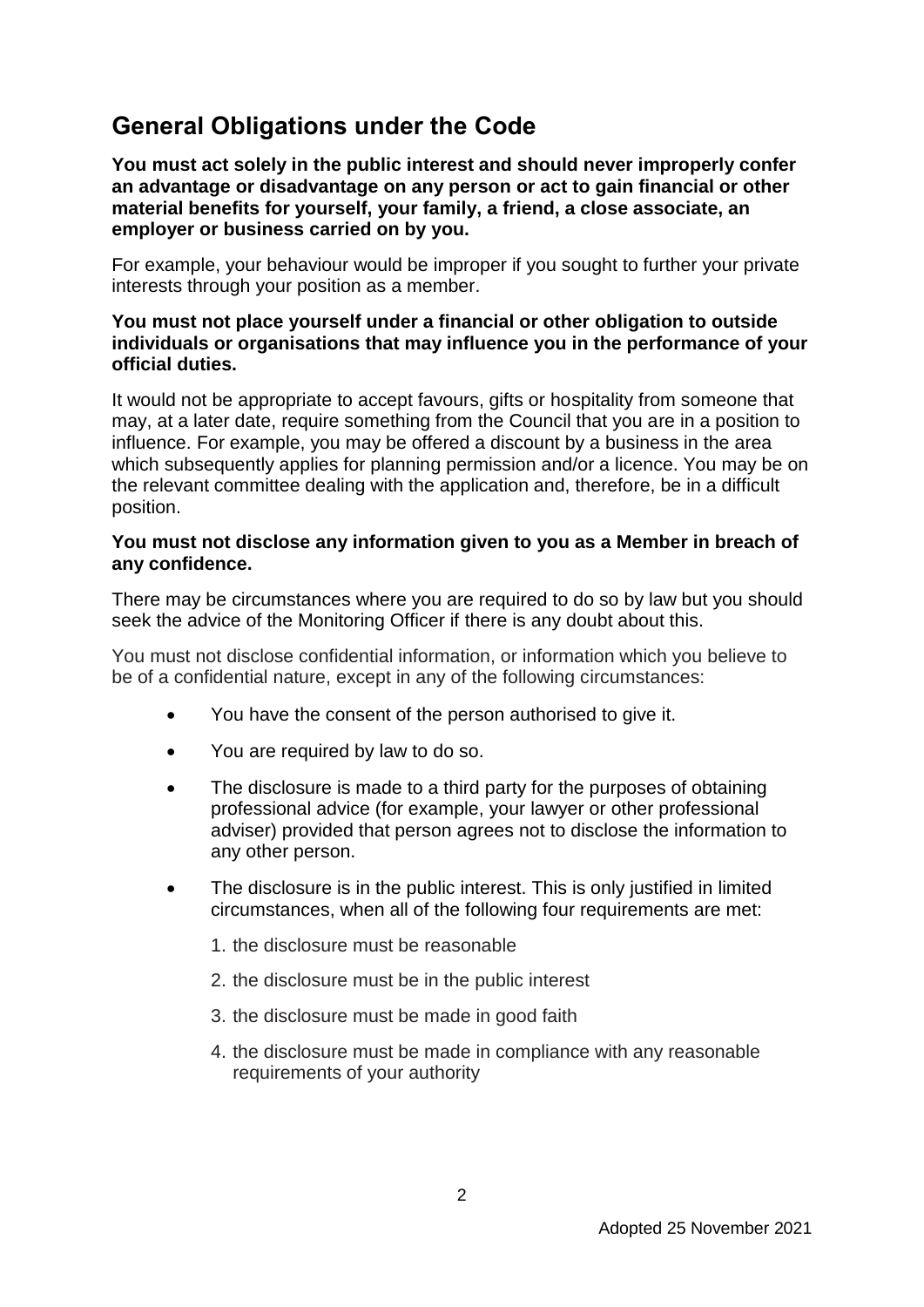In relation to the disclosure of confidential information in the public interest, the four requirements to be met are outlined in more detail below.

- 1. The first requirement, that the disclosure must be reasonable, requires you to consider matters such as:
	- Whether you believe that the information disclosed, and any allegation contained in it, is substantially true. If you do not believe this, the disclosure is unlikely to be reasonable.
	- Whether you make the disclosure for personal gain. If you are paid to disclose the information, the disclosure is unlikely to be reasonable.
	- The identity of the person to whom the disclosure is made. It may be reasonable to disclose information to the police or to an appropriate regulator. It is less likely to be reasonable for you to disclose the information to the world at large through the media.
	- The extent of the information disclosed. The inclusion of unnecessary detail, and in particular, private matters such as addresses or telephone numbers, is likely to render the disclosure unreasonable.
	- The seriousness of the matter. The more serious the matter disclosed, the more likely it is that the disclosure will be reasonable.
	- The timing of the disclosure. If the matter to which the disclosure relates has already occurred, and is unlikely to occur again, the disclosure may be less likely to be reasonable than if the matter is continuing, or is likely to recur.
	- Whether the disclosure involves your authority failing in a duty of confidence owed to another person.
- 2. The second requirement, that the disclosure must be in the public interest, needs to involve one or more of the following matters or something of comparable seriousness, that has either happened in the past, is currently happening, or is likely to happen in the future:
	- (a) A criminal offence is committed.
	- (b) Your authority or some other person fails to comply with any legal obligation to which they are subject.
	- (c) A miscarriage of justice occurs.
	- (d) The health or safety of any individual is in danger.
	- (e) The environment is likely to be damaged.
	- (f) That information tending to show any matter falling within (a) to (e) is deliberately concealed.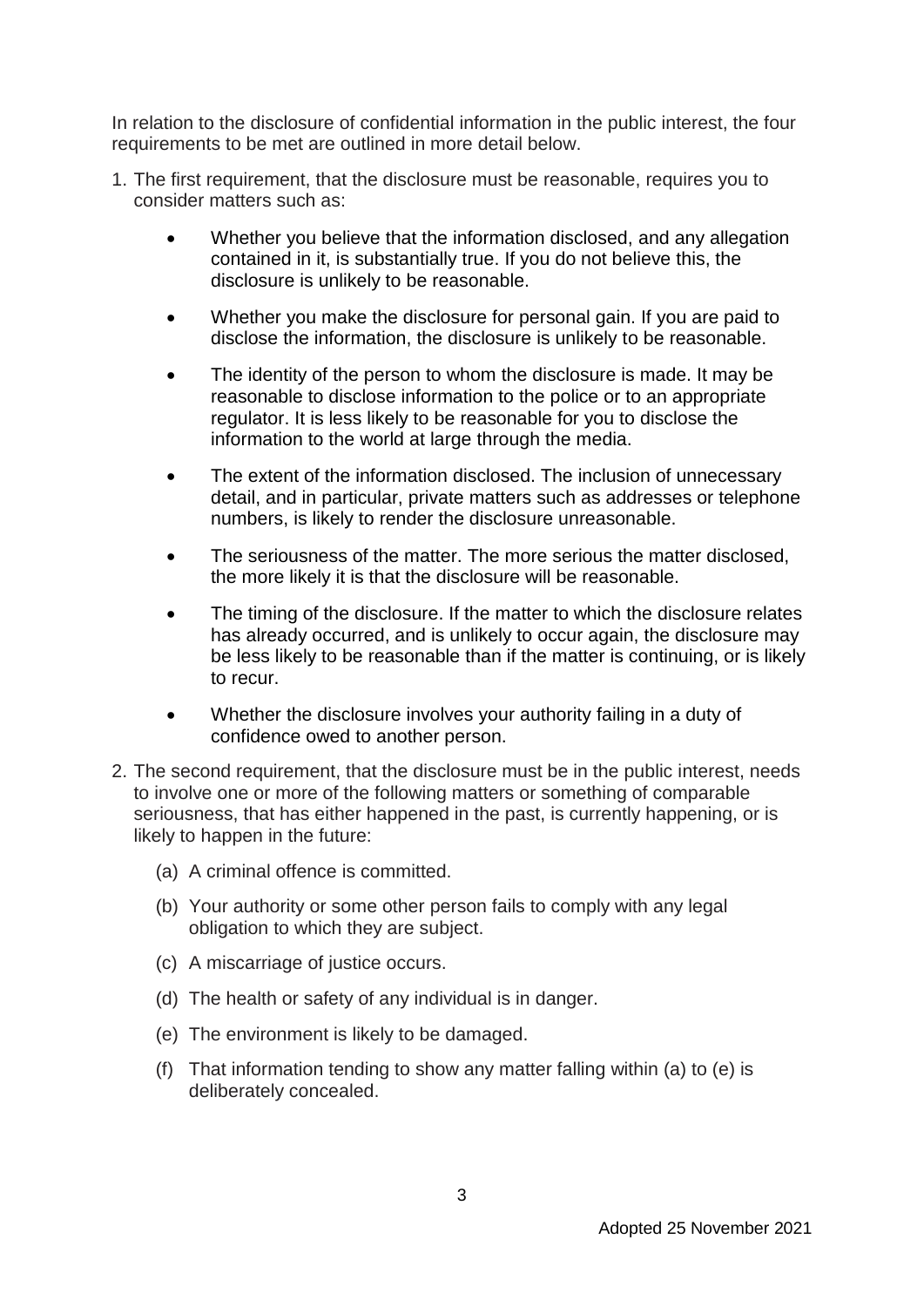- 3. The third requirement, that the disclosure is made in good faith, will not be met if you act with an ulterior motive, for example, to achieve a party political advantage or to settle a score with a political opponent.
- 4. The fourth requirement, that you comply with the reasonable requirements of your authority, means that before making the disclosure you must comply with your authority's policies or protocols on matters such as whistle-blowing and confidential information. You must first raise your concerns through the appropriate channels set out in such policies or protocols.

In summary, to decide whether the disclosure is reasonable and in the public interest, you may need to conduct a balancing exercise weighing up the public interest in maintaining confidentiality against any countervailing public interest favouring disclosure. This will require a careful focus on how confidential the information is, on any potentially harmful consequences of its disclosure, and on any factors which may justify its disclosure despite these potential consequences.

In some situations, it is extremely unlikely that a disclosure can be justified in the public interest. These will include where the disclosure amounts to a criminal offence, or where the information disclosed is protected by legal professional privilege.

### **You must not bring your office or your Authority into disrepute**

You must not bring your office or authority into disrepute whilst acting in your official capacity.

As a member, your actions and behaviour are subject to greater scrutiny than that of ordinary members of the public. You should be aware that your actions might have an adverse impact on your office or your authority. Dishonest and deceitful behaviour in your role as a member may bring your authority into disrepute, as may conduct in your private life which results in a criminal conviction, such as dishonest, threatening or violent behaviour.

**You must treat others with respect and promote equality by not discriminating unlawfully against any person, and by treating people with respect, regardless of their sex, race, age, religion, gender, sexual orientation or disability. You should respect the impartiality and integrity of the authority's statutory officers and its other employees.**

### **Respect**

You must treat others with respect. In politics, rival groupings are common, either in formal political parties or more informal alliances. It is expected that each will campaign for their ideas, and they may also seek to discredit the politics and actions of their opponents. Criticism of ideas and opinion is part of democratic debate and does not in itself amount to failing to treat someone with respect.

Ideas and policies may be robustly criticised, but individuals should not be subject to unreasonable or excessive personal attacks. This particularly applies to dealing with the public and officers. Chairs of meetings are expected to apply the rules of debate and procedure rules or standing orders to prevent abusive or disorderly conduct.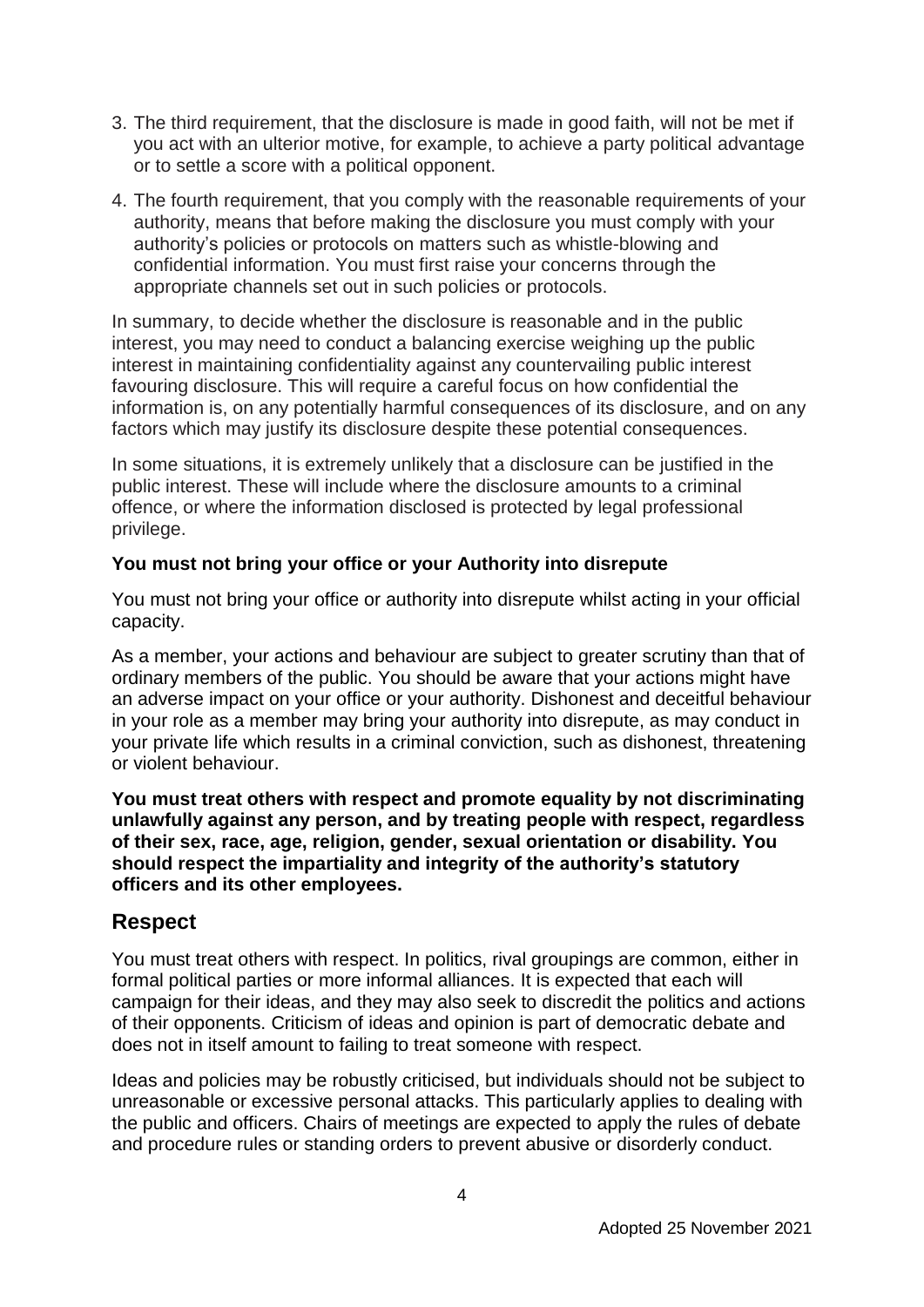Whilst there may be unreasonable demands on members, members should, as far as possible, treat people courteously and with consideration. Rude and offensive behaviour lowers the public's expectations and confidence in its elected representatives.

# **Equality**

You must not do anything which may cause your authority to breach any equality laws. You must be careful not to act in a way which may amount to any of the prohibited forms of discrimination, or do anything which hinders your authority's fulfilment of its positive duties under equality laws. Such conduct may cause your authority to breach the law, and you may find yourself subject to a complaint that you have breached this paragraph of the code of conduct.

# **Bullying**

You should not bully any person. As an elected Member you are in a position of authority and power over Council employees and others. Bullying is offensive, intimidating, malicious or insulting behaviour involving the misuse of power that can make a person feel vulnerable, upset, humiliated, undermined or threatened. Power does not always mean being in a position of authority, but can include both personal strength and the power to coerce through fear or intimidation.

Bullying can take the form of physical, verbal and non-verbal conduct. Bullying may include, by way of example:

- (a) physical or psychological threats;
- (b) overbearing and intimidating levels of supervision/instruction;
- (c) inappropriate derogatory remarks about someone's performance;

Legitimate, reasonable and constructive criticism of a worker's performance or behaviour, or reasonable instructions given to workers in the course of their employment, will not amount to bullying on their own.

### **Harassment**

You should not harass any person. Harassment is any unwanted physical, verbal or non-verbal conduct that has the purpose or effect of violating a person's dignity or creating an intimidating, hostile, degrading, humiliating or offensive environment for them. A single incident can amount to harassment.

It also includes treating someone less favourably because they have submitted or refused to submit to such behaviour in the past.

Unlawful harassment may involve conduct of a sexual nature (sexual harassment), or it may be related to age, disability, gender reassignment, marital or civil partner status, pregnancy or maternity, race, colour, nationality, ethnic or national origin, religion or belief, sex or sexual orientation. Harassment is unacceptable even if it does not fall within any of these categories.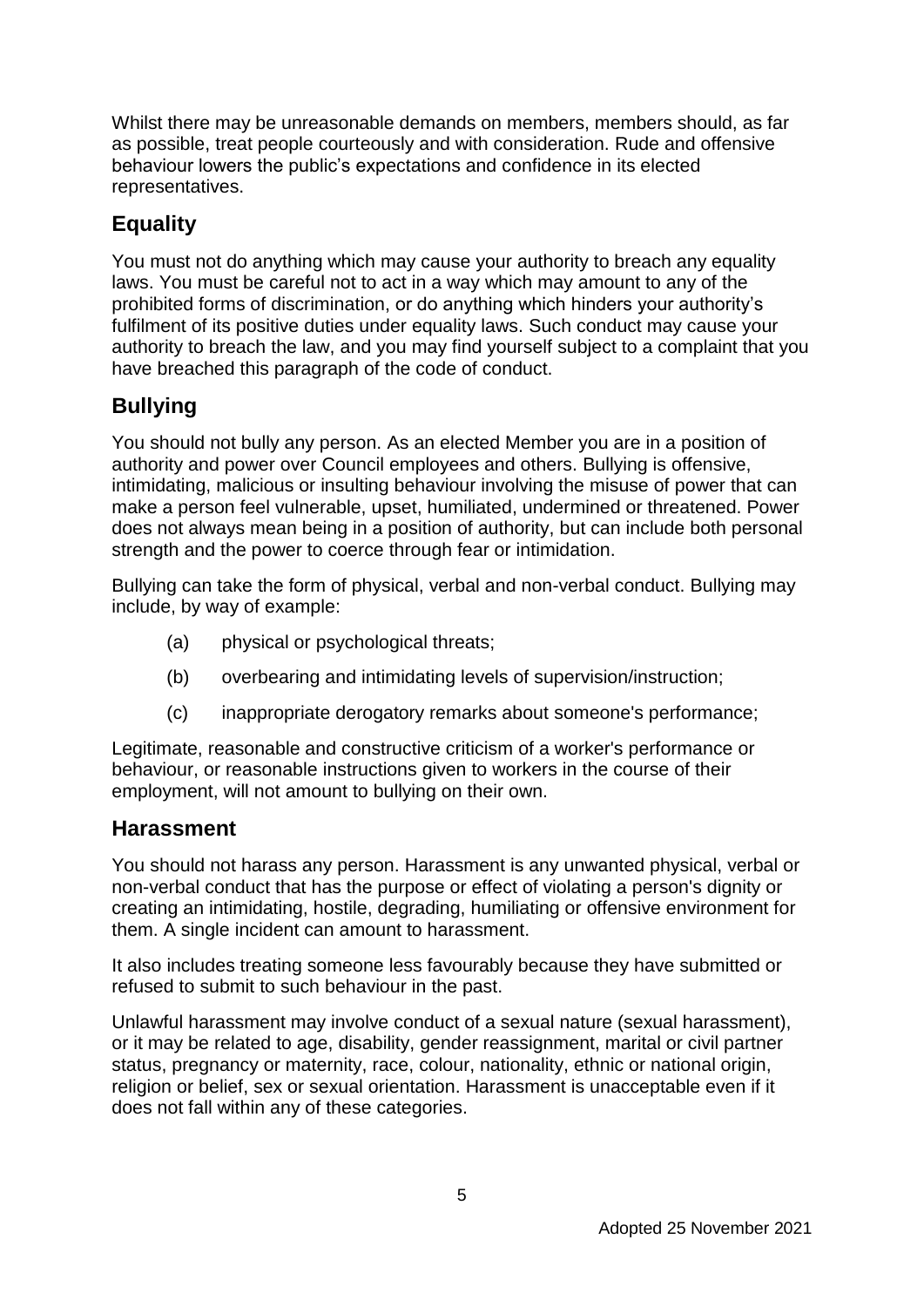Harassment may include, for example:

- (a) unwanted physical conduct or "horseplay", including touching, pinching, pushing and grabbing;
- (b) continued suggestions for social activity after it has been made clear that such suggestions are unwelcome;
- (c) sending or displaying material that is pornographic or that some people may find offensive (including e-mails, text messages, video clips and images sent by mobile phone or posted on the internet);
- (d) unwelcome sexual advances or suggestive behaviour (which the harasser may perceive as harmless);
- (e) racist, sexist, homophobic or ageist jokes, or derogatory or stereotypical remarks about a particular ethnic or religious group or gender;
- (f) outing or threatening to out someone as gay or lesbian;
- (g) offensive e-mails, text messages or social media content; or
- (h) mocking, mimicking or belittling a person's disability.

A person may be harassed even if they were not the intended "target". For example, a person may be harassed by racist jokes about a different ethnic group if the jokes create an offensive environment.

### **Impartiality and integrity of officers of the authority**

You should respect the impartiality and integrity of the Authority's statutory officers and its other employees.

You should not approach or pressure anyone who works for, or on behalf of the authority to carry out their duties in a biased or partisan way. They must be neutral and should not be coerced or persuaded to act in a way that would undermine their neutrality. For example, you should not get officers to help you prepare party political material, or to help you with matters relating to your private business.

Although you can robustly question officers in order to understand, for example, their reasons for proposing to act in a particular way, or the content of a report that they have written, you must not try and force them to act differently, change their advice, or alter the content of that report, if doing so would prejudice their professional integrity.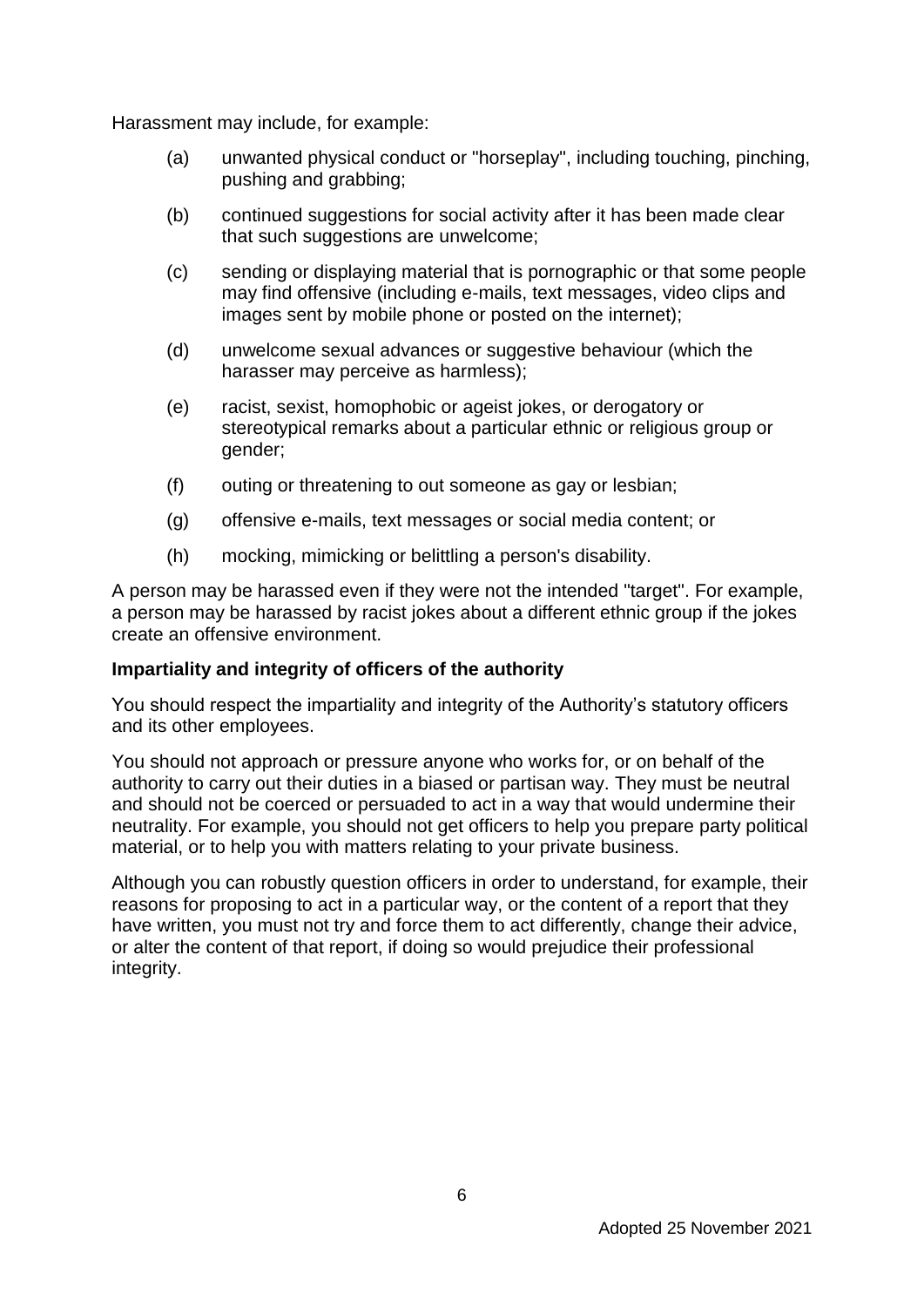### **When carrying out your public duties you must make all choices, such as making public appointments, awarding contracts or recommending individuals for rewards or benefits on merit.**

As an elected Member of the Council you are responsible for administering resources on behalf of the public of the area that you serve. You should administer these resources fairly and in accordance with the law. It is inappropriate for the Council's resources or powers to be used in such a way that the authority and its Members be left open to accusations that in appropriate influence played a part, for example, "it's not what you know, it's who you know!"

### **You are accountable for your decisions to the public and you must co-operate fully with whatever scrutiny is appropriate to your office.**

This requirement is linked to carrying out all duties in a fair and transparent manner. Members are able to be held to account for their actions and, this being the case, you must be open to and cooperate with any legitimate scrutiny that is to be applied.

### **You must be as open as possible about your decisions and actions and the decisions and actions of your authority and should be prepared to give reasons for those decisions and actions.**

The law requires that Members give reasons for their decisions. This is so that the public we serve are able to understand why we have taken a course of action and, if necessary, exercise any right of challenge that is open to them.

#### **You must declare any private interests, both disclosable pecuniary interests and any other registrable interests, that relate to your public duties and must take steps to resolve any conflicts arising in a way that protects the public interest, including registering and declaring interest in a matter which conforms to the procedures within the code.**

The Code of Conduct contains a scheme for the registration of interests. It exists to support openness and transparency; the public are able to see where you may have an interest. Secondly, the scheme of registration exists to protect individual Members against accusations of a conflict of interest etc. Lastly, the registration of disclosable pecuniary interests is required by law.

### **You must ensure, when using or authorising the use by others of the resources of your authority, that such resources are not used improperly for political purposes (including party political purposes) and you must have regard to any applicable Local Authority Code of Publicity made under the Local Government Act 1986.**

Where your authority provides you with resources (for example telephone, computer and other IT facilities, transport or support from council employees), you must only use these resources or employees for carrying out your local authority business and any other activity which your authority has authorised you to use them for.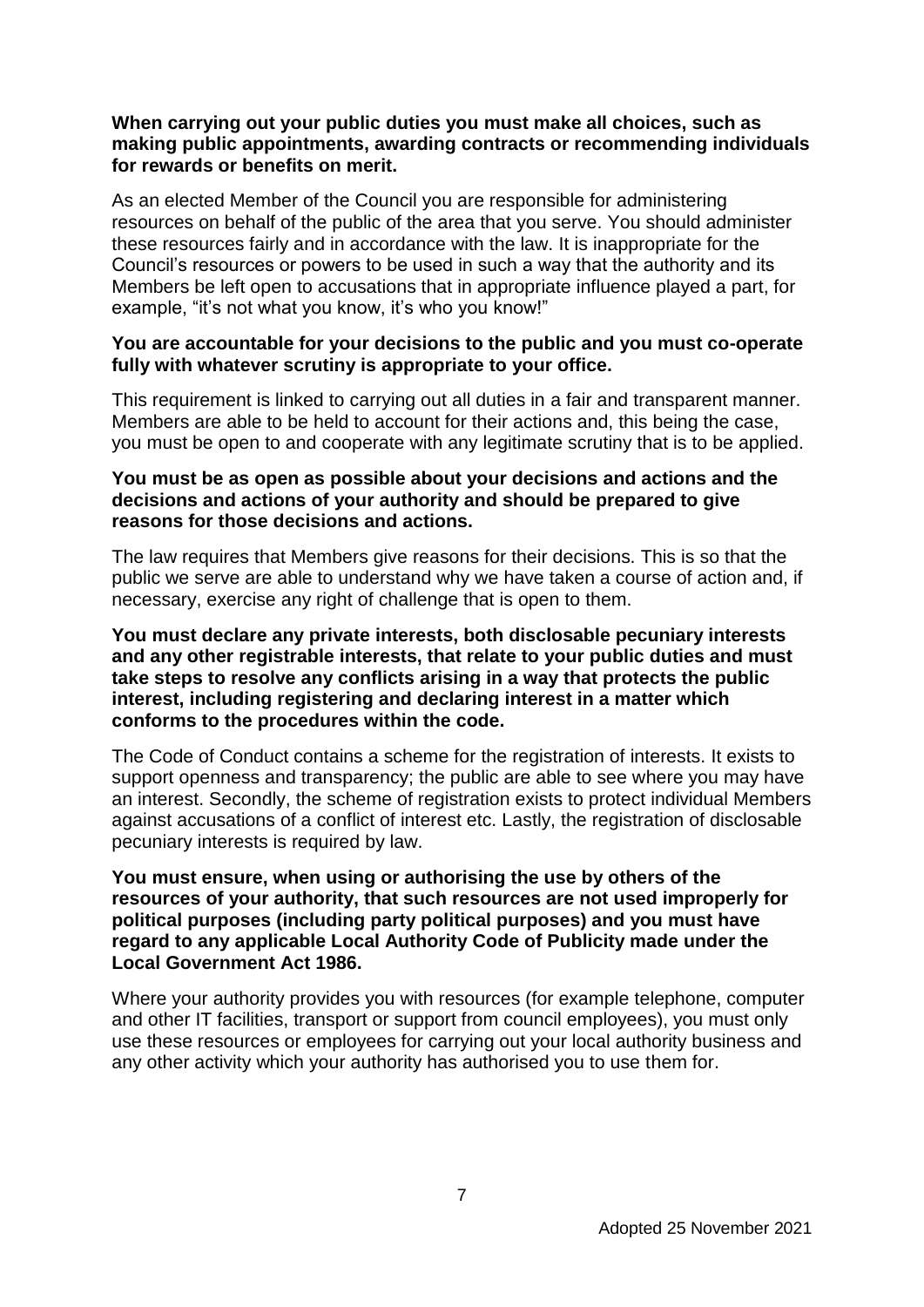You must be familiar with the rules applying to the use of these resources made by your authority. Failure to comply with the authority's rules is likely to amount to a breach of the code.

If you authorise someone (for example a member of your family) to use your authority's resources, you must take care to ensure that this is allowed by the authority's rules.

You should never use council resources for purely political purposes, including designing and distributing party political material produced for publicity purposes.

### **You must promote and support high standards of conduct when serving in your office.**

You have a duty to promote and support high standards of conduct and be consistent with the seven general principles attached to the Code.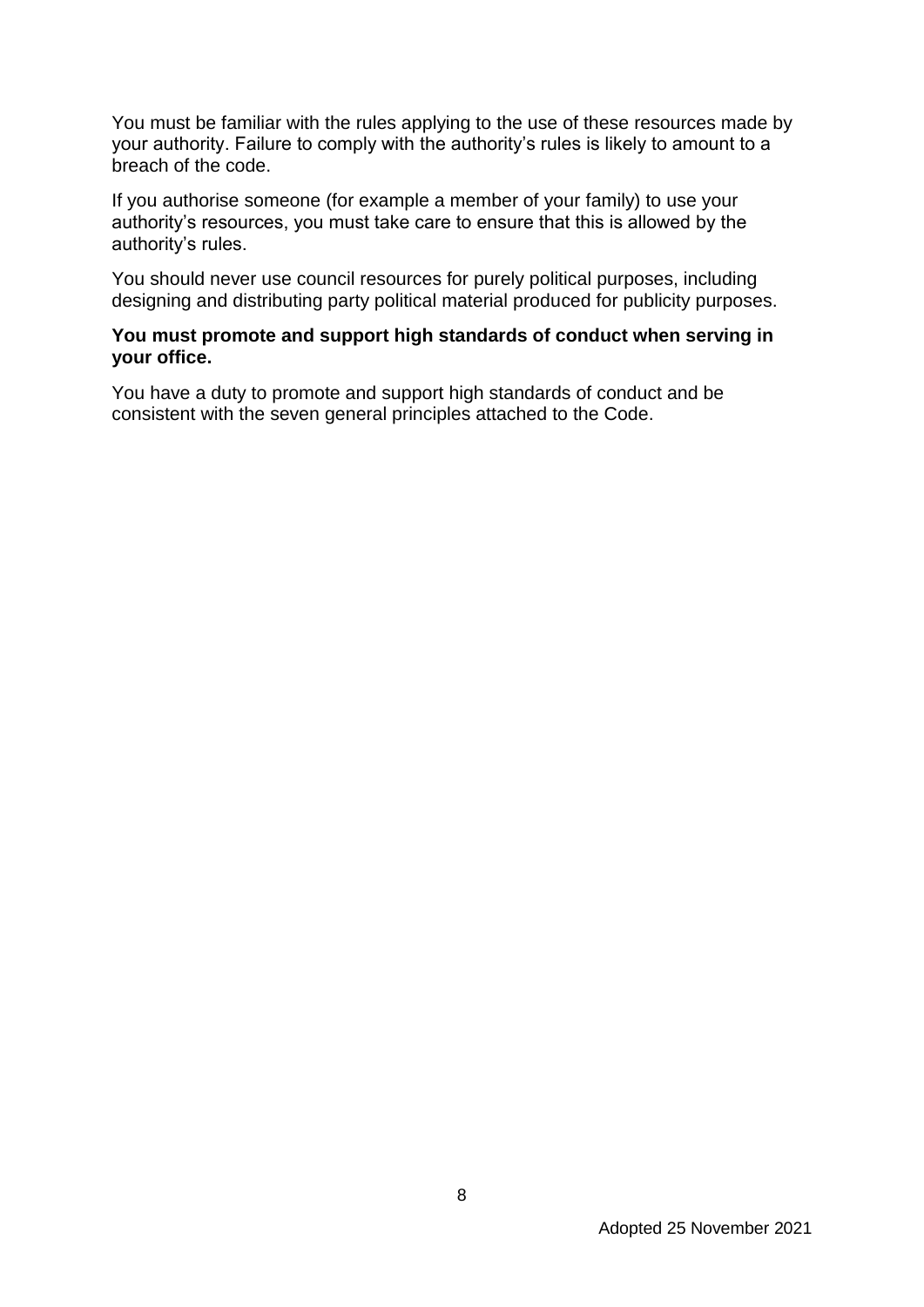# **Interests**

## **Register of interests**

Any interests notified to the Monitoring Officer will be included in the register of interests. A copy of the register will be available for public inspection and will be published on the authority's website.

You have two types of registrable interests:

- (a) A Disclosable Pecuniary Interest; and
- (b) Interests other than pecuniary interests that the Council has decided should be registered.

### **Disclosable Pecuniary Interests**

- 1. These are interests which must be notified to the Council's Monitoring Officer within 28 days beginning with the day on which you become a member or coopted member of the authority in accordance with the statutory requirements of the Localism Act 2011. These are enforced by criminal sanction, and failure to declare is a criminal offence.
- 2. You need to register your interests so that the public, authority staff and fellow members know which of your interests might give rise to a conflict of interest. The register is a document that can be consulted when (or before) an issue arises, and so allows others to know what interests you have, and whether they might give rise to a potential conflict of interest.
- 3. The register also protects you. You are responsible for deciding whether or not you should declare an interest in a meeting, but it can be helpful for you to know early on if others think that a potential conflict might arise. It is also important that the public know about any interest that might have to be declared by you or other members, so that decision making is seen by the public as open and honest. This helps to ensure that public confidence in the integrity of local government is maintained.
- 4. A 'disclosable pecuniary interest' is an interest of yourself or your partner (which means spouse or civil partner, a person with whom you are living as husband or wife, or a person with whom you are living as if you are civil partners) of the following descriptions:
	- (a) Details of any employment, office, trade, profession or vocation carried on for profit or gain
	- (b) Details of any payment or provision of any other financial benefit (other than from the relevant authority) made or provided within the relevant period in respect of any expenses incurred by you in carrying out duties as a member, or towards your election expenses. (This includes any payment or financial benefit from a trade union within the meaning of the Trade Union and Labour Relations (Consolidation) Act 1992).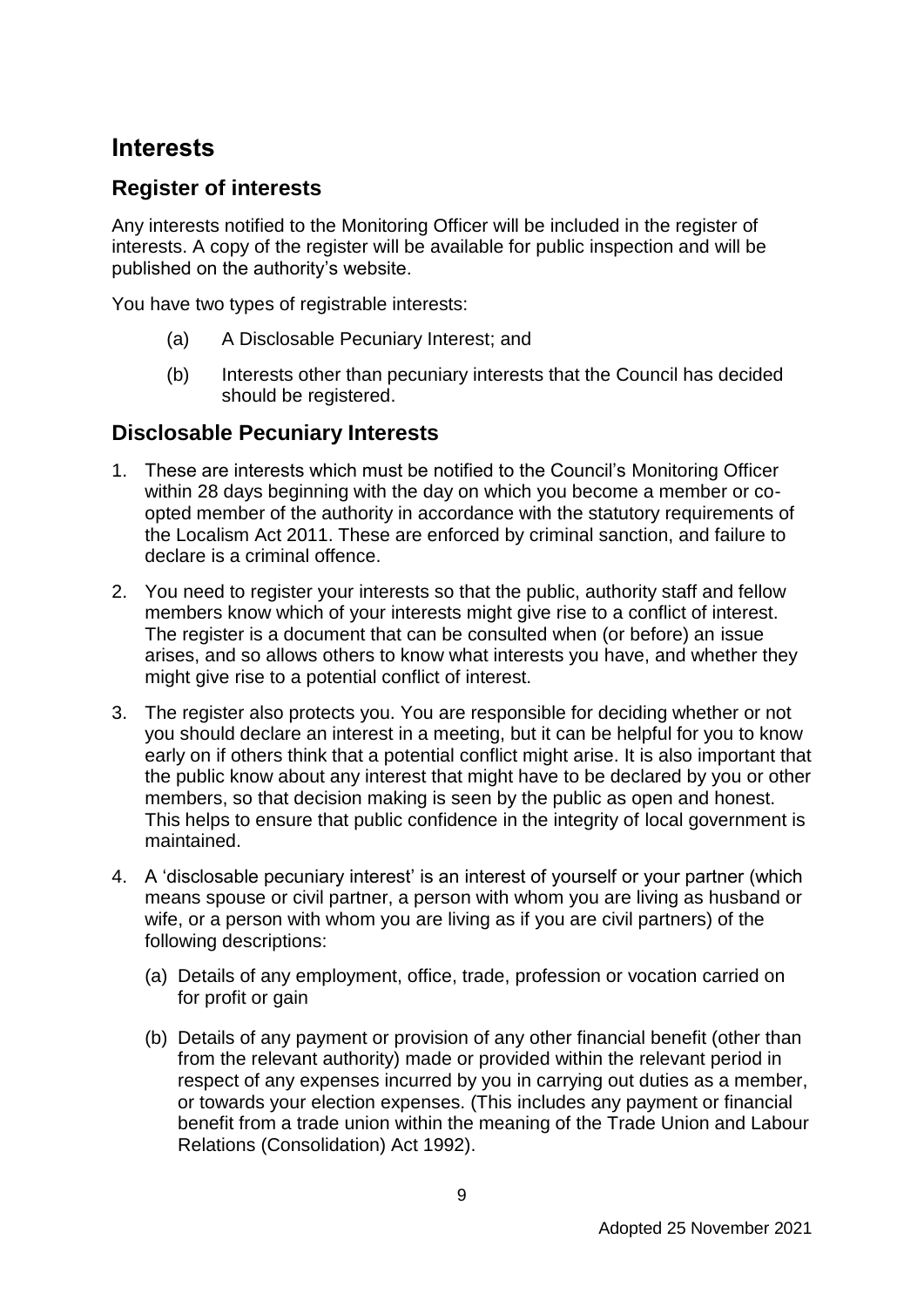- (c) Details of any contract which is made between the relevant person (or a body in which the relevant person has a beneficial interest) and the relevant authority under which goods or services are to be provided or works are to be executed; and which has not been fully discharged.
- (d) Details of any beneficial interest in land which is within the area of the relevant authority.
- (e) Details of any licence (alone or jointly with others) to occupy land in the area of the relevant authority for a month or longer.
- (f) Details of any tenancy where (to your knowledge) the landlord is the relevant authority; and the tenant is a body in which the relevant person has a beneficial interest.
- (g) Details of any beneficial interest in securities of a body where that body (to your knowledge) has a place of business or land in the area of the relevant authority; and either the total nominal value of the securities exceeds £25,000 or one hundredth of the total issued share capital of that body; or if that share capital of that body is of more than one class, the total nominal value of the shares of any one class in which the relevant person has a beneficial interest exceeds one hundredth of the total issued share capital of that class.

For the purposes of the foregoing "relevant authority" means the District Council, and "relevant period" means the period of 12 months ending with the day on which you notify the Monitoring Officer of your disclosable pecuniary interest.

## **Notification of Other Interests**

- 5. In addition to the disclosable pecuniary interests, you must, within 28 days of the Code being adopted by or applied to your authority; or your election or appointment to office (where that is later), notify the Monitoring Officer in writing of the details of your interests within the following categories, which the Council has decided must be included in the register of interests:
	- (a) Details of any body of which you are a member or in a position of general control or management and to which you are appointed or nominated by the District Council;
	- (b) Details of any body of which you are a member or in a position of general control or management and which –
		- (i) exercises functions of a public nature,
		- (ii) is directed to charitable purposes or
		- (iii) is a body which includes as one of its principal purposes influencing public opinion or policy (this includes political parties or trade union);
	- (c) Details of any persons from who you have a received a gift or hospitality with an estimated value of at least £50. (You must register any gifts and hospitality worth £50 or over that you receive personally in connection with your official duties).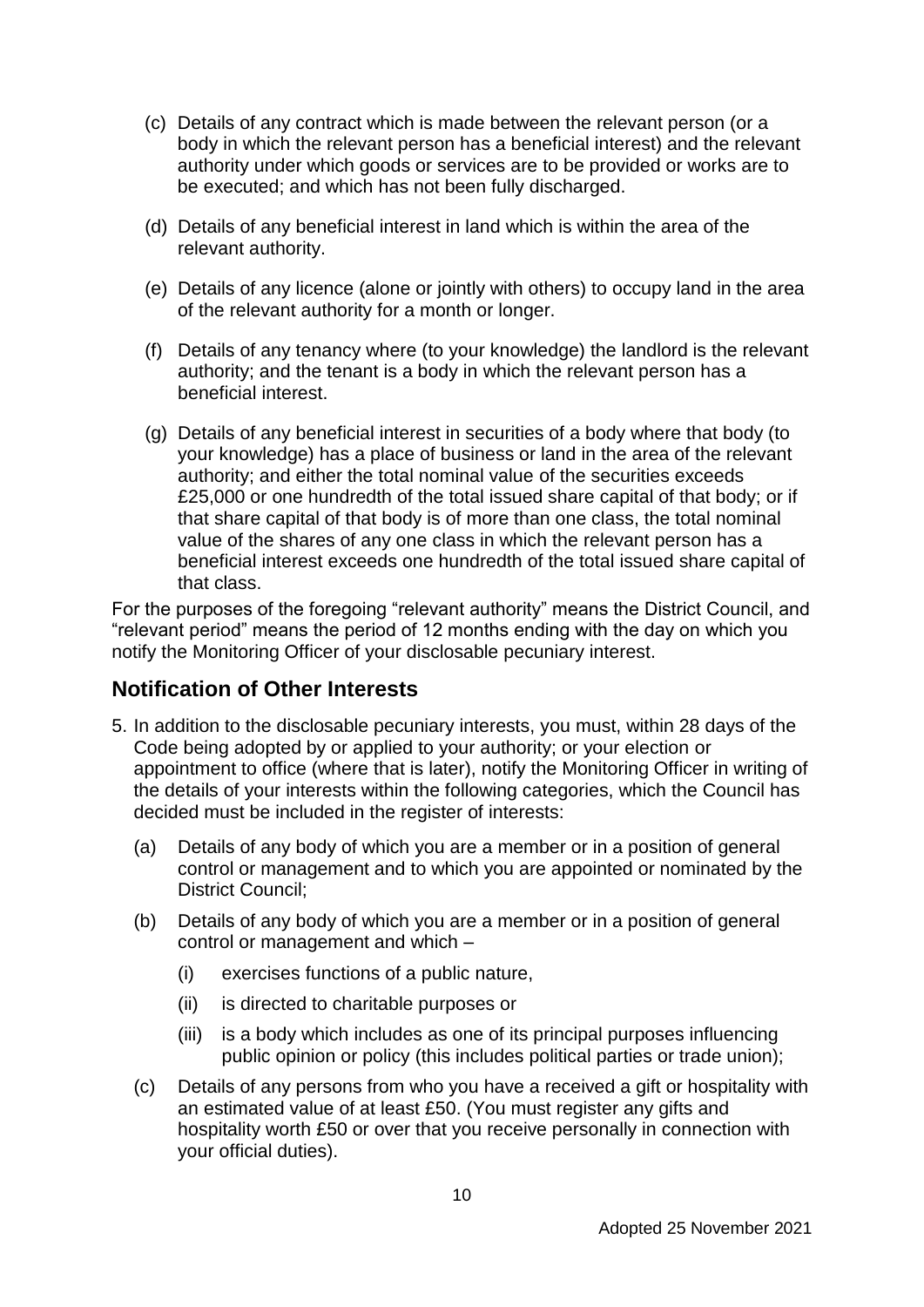# **What is a "body exercising functions of a public nature"?**

- 6. Although it is not possible to produce a definitive list of such bodies, here are some criteria to consider when deciding whether or not a body meets that definition:
	- Does that body carry out a public service?
	- Is the body taking the place of local or central government in carrying out the function?
	- Is the body (including one outsourced in the private sector) exercising a function delegated to it by a public authority?
	- Is the function exercised under legislation or according to some statutory power?
	- Can the body be judicially reviewed?

Unless you answer "yes" to one of the above questions, it is unlikely that the body in your case is exercising functions of a public nature.

Examples of bodies included in this definition: government agencies, other councils, public health bodies, council-owned companies exercising public functions, armslength management organisations carrying out housing functions on behalf of your authority, school governing bodies.

If you need further information or specific advice, please contact your Monitoring Officer.

## **What do things mean?**

Here are some definitions from the legislation that may help you. Ask for advice if necessary:

| "the Act"                                                                 | means the Localism Act 2011;                                                                                                                                                                                      |  |
|---------------------------------------------------------------------------|-------------------------------------------------------------------------------------------------------------------------------------------------------------------------------------------------------------------|--|
| "body in which<br>the relevant<br>person has a<br>beneficial<br>interest" | means a firm in which the relevant person is a partner or a<br>body corporate of which the relevant person is a director, or in<br>the securities of which the relevant person has a beneficial<br>interest;      |  |
| "director"                                                                | includes a member of the committee of management of an<br>industrial and provident society;                                                                                                                       |  |
| "land"                                                                    | excludes an easement, servitude, interest or right in or over<br>land which does not carry with it a right for the relevant person<br>(alone or jointly with another) to occupy the land or to receive<br>income; |  |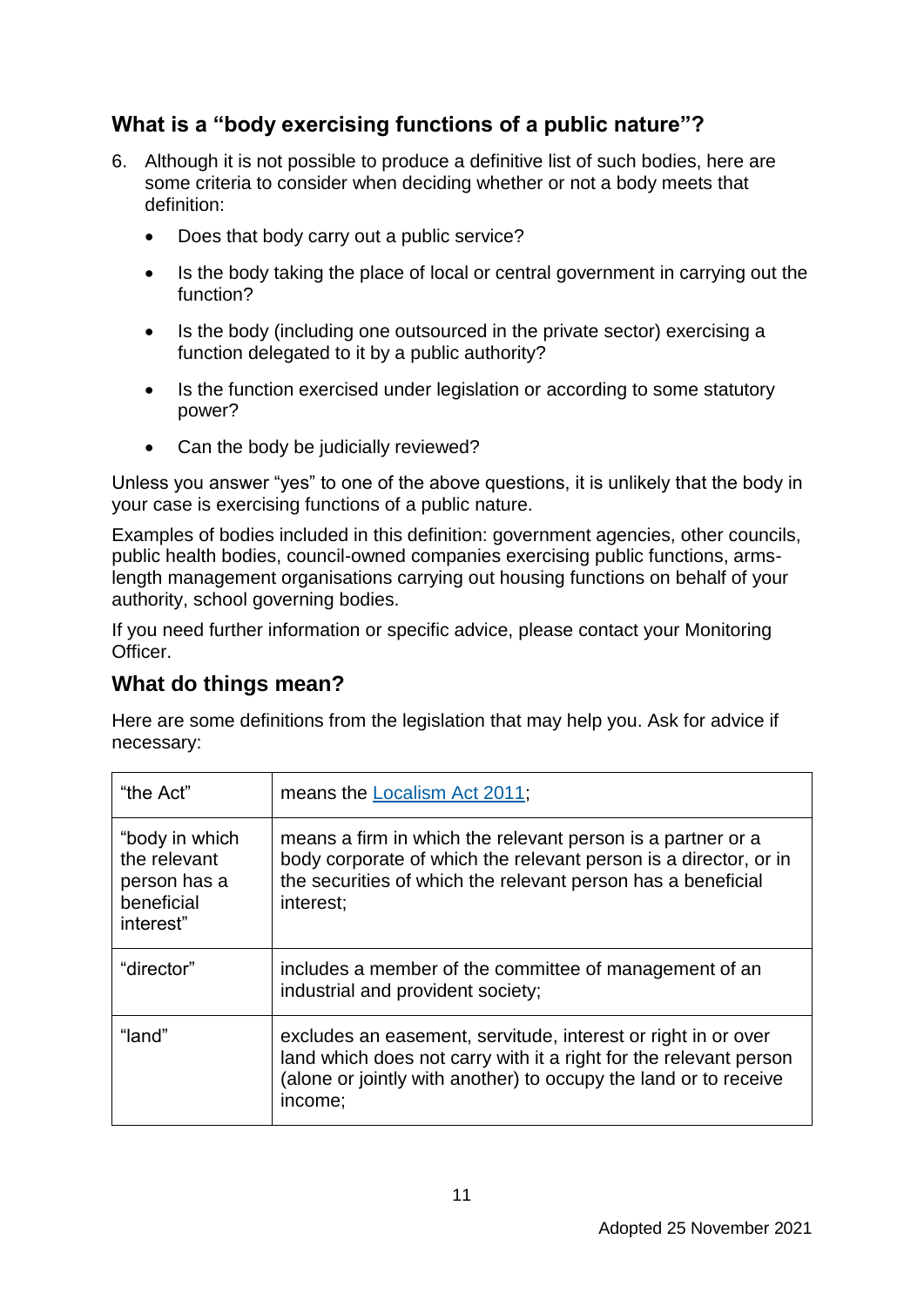| "M"                     | means a member of a relevant authority;                                                                                                                                                                                                                                                 |                                                                  |  |
|-------------------------|-----------------------------------------------------------------------------------------------------------------------------------------------------------------------------------------------------------------------------------------------------------------------------------------|------------------------------------------------------------------|--|
| "member"                | includes a co-opted member;                                                                                                                                                                                                                                                             |                                                                  |  |
| "relevant<br>authority" | means the authority of which M is a member;                                                                                                                                                                                                                                             |                                                                  |  |
| "relevant period"       | means the period of 12 months ending with the day on which M<br>gives a notification for the purposes of section 30(1) or section<br>$31(7)$ , as the case may be, of the Act;                                                                                                          |                                                                  |  |
| "relevant person"       | means                                                                                                                                                                                                                                                                                   |                                                                  |  |
|                         | (i)                                                                                                                                                                                                                                                                                     | M                                                                |  |
|                         | (ii)                                                                                                                                                                                                                                                                                    | M's spouse or civil partner,                                     |  |
|                         | (iii)                                                                                                                                                                                                                                                                                   | a person with whom M is living as husband and wife,<br>or        |  |
|                         | (iv)                                                                                                                                                                                                                                                                                    | a person with whom M is living as if they were civil<br>partners |  |
| "securities"            | means shares, debentures, debenture stock, loan stock,<br>bonds, units of a collective investment scheme within the<br>meaning of the <b>Financial Services and Markets Act 2000</b> and<br>other securities of any description, other than money deposited<br>with a building society. |                                                                  |  |

# **Gifts and Hospitality**

- 7. You must register the gift or hospitality and its source within 28 days of receiving it.
- 8. You should ask yourself would I have been given this if I was not on the Council? If you are in doubt as to the motive behind a gift or hospitality, we recommend that you register it or speak to the Monitoring Officer or your parish clerk where appropriate.
- 9. You do not need to register gifts and hospitality which are not related to your role as a member, such as Christmas gifts from your friends and family, or gifts which you do not accept. However, you should always register a gift or hospitality if it could be perceived as something given to you because of your position or if your authority requires you to.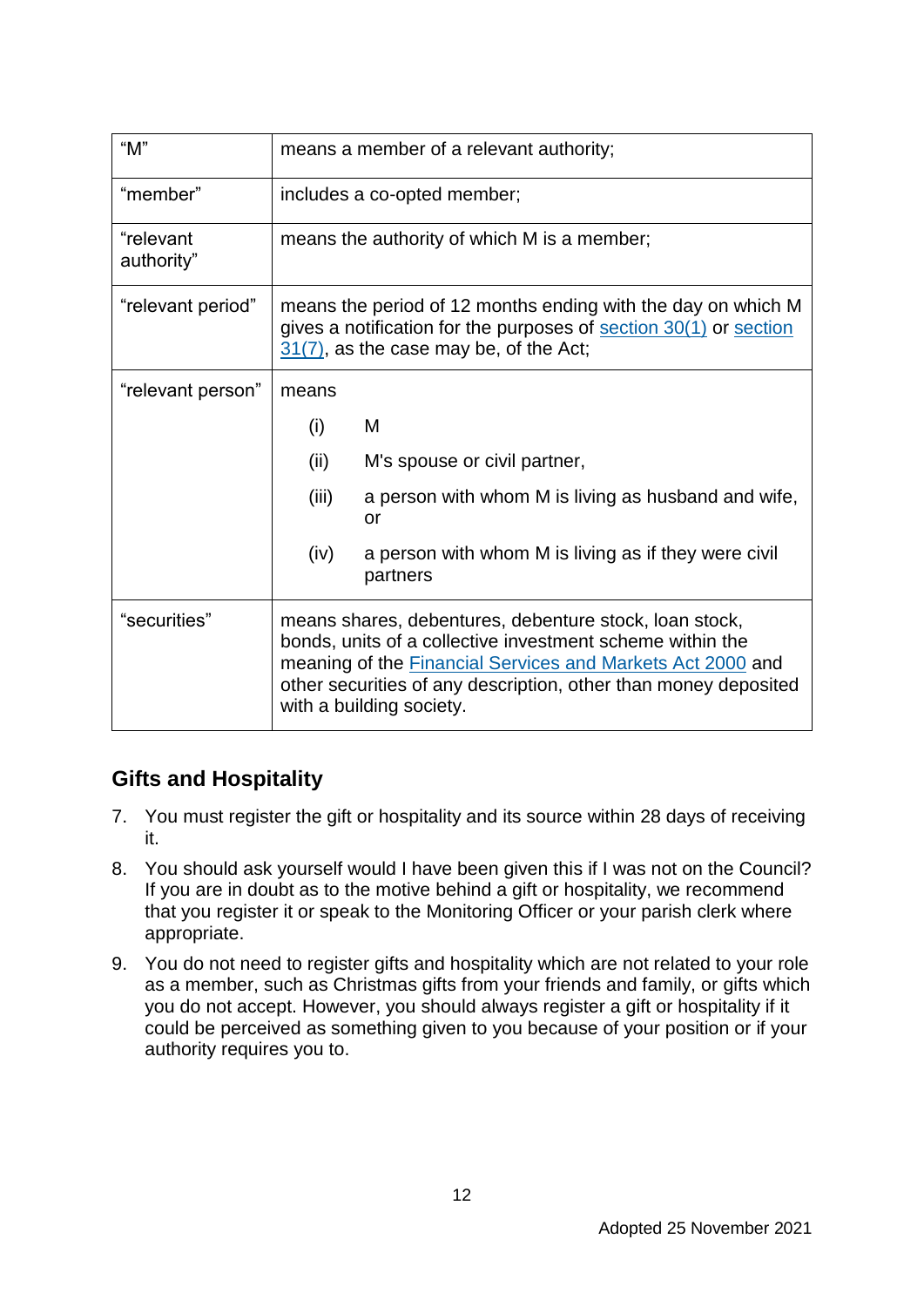### **What if I do not know the value of a gift or hospitality?**

- 10. The general rule is, if in doubt as to the value of a gift or hospitality, you should register it, as a matter of good practice and in accordance with the principles of openness and accountability in public life.
- 11. You may have to estimate how much a gift or hospitality is worth. Also, an accumulation of small gifts you received from the same source over a short period that add up to £25 or more should be registered.

### **Changes to Interests**

12. You must, within 28 days of becoming aware of any new interest or change to any interest registered notify the Monitoring Officer of the details of that new interest or change.

### **Disclosure of Interests**

13. Where you have a registrable interest in any business of your authority, and where you are aware or ought reasonably to be aware of the existence of that interest, and you attend a meeting of your authority at which the business is considered, you must disclose to that meeting the existence and nature of that interest at the commencement of that consideration, or when the interest becomes apparent.

### **Sensitive interests**

14. Where you consider that disclosure of the details of an interest could lead to you, or a person connected with you, being subject to violence or intimidation, and the Monitoring Officer agrees, if the interest is entered on the register, copies of the register that are made available for inspection and any published version of the register will exclude details of the interest, but may state that you have an interest, the details of which are withheld.

### **What is sensitive information?**

- 15. It may include your sensitive employment (such as certain scientific research or the Special Forces) or other interests that are likely to create serious risk of violence or intimidation against you or someone who lives with you.
- 16. You should provide this information to your Monitoring Officer and explain your concerns regarding the disclosure of the sensitive information; including why it is likely to create a serious risk that you or a person who lives with you will be subjected to violence or intimidation. You do not need to include this information in your register of interests, if your Monitoring Officer agrees but you need to disclose at meetings the fact that you have a disclosable pecuniary interest in the matter concern.

### **Non participation in case of disclosable pecuniary interest**

17. If you are present at a meeting of the Council, Executive or any committee, subcommittee, joint committee or joint sub-committee of the authority, and you have a disclosable pecuniary interest in any matter to be considered or being considered at the meeting: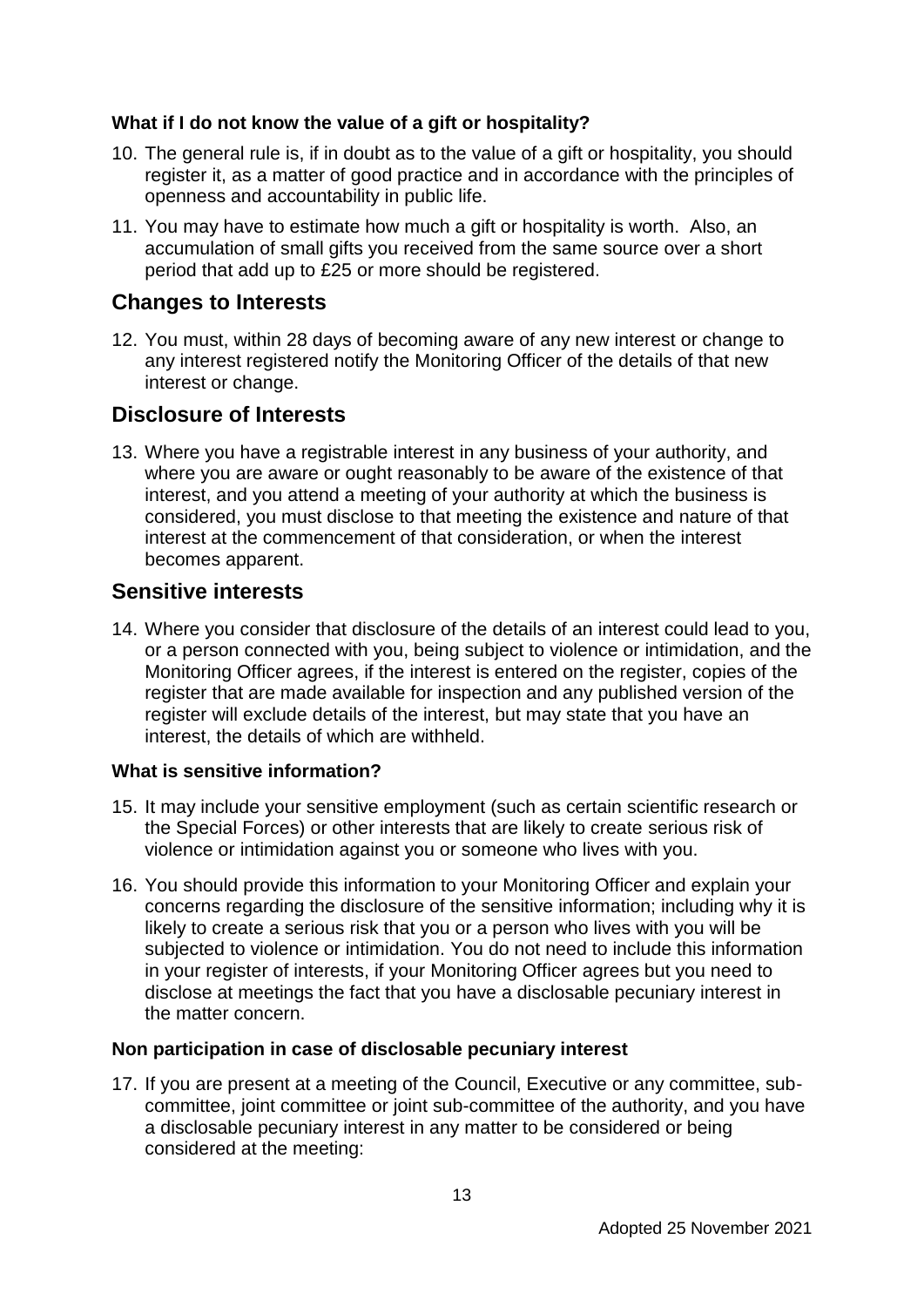- You may not participate in any discussion of the matter at the meeting.
- You may not participate in any vote taken on the matter at the meeting.
- If the interest is not registered, you must disclose the interest to the meeting.
- If the interest is not registered and is not the subject of a pending notification, you must notify the Monitoring Officer of the interest within 28 days.

### **In addition, the Council Procedure Rules require you to leave the room where the meeting is held while any discussion or voting takes place**.

18. Where an executive member may discharge a function alone and becomes aware of a disclosable pecuniary interest in a matter being dealt with or to be dealt with by her/him, the executive member must notify the Monitoring Officer of the interest and must not take any steps or further steps in the matter.

## **Dispensations**

- 19. The Monitoring Officer or Standards Committee may grant you a dispensation, but only in limited circumstances, to enable you to participate and vote on a matter in which you have a disclosable pecuniary interest. These circumstances are where:
	- 1. It is considered that without the dispensation the number of persons prohibited from participating in any particular business would be so great a proportion of the body transacting the business as to impede the transaction of the business.
	- 2. That, without the dispensation, the representation of different political groups on the body transacting any particular business would be so upset as to alter the likely outcome of any vote relating to the business.
	- 3. That, without a dispensation, no member of the Executive would be able to participate on this matter.
	- 4. That the authority considers that the dispensation is in the interests of persons living in the authority's area
	- 5. That the authority considers that it is otherwise appropriate to grant a dispensation.

### **Offences**

- 20. It is a criminal offence to
	- Fail to notify the Monitoring Officer of any disclosable pecuniary interest within 28 days of election
	- Fail to disclose a disclosable pecuniary interest at a meeting if it is not on the register
	- Fail to notify the Monitoring Officer within 28 days of a disclosable pecuniary interest that is not on the register that you have disclosed to a meeting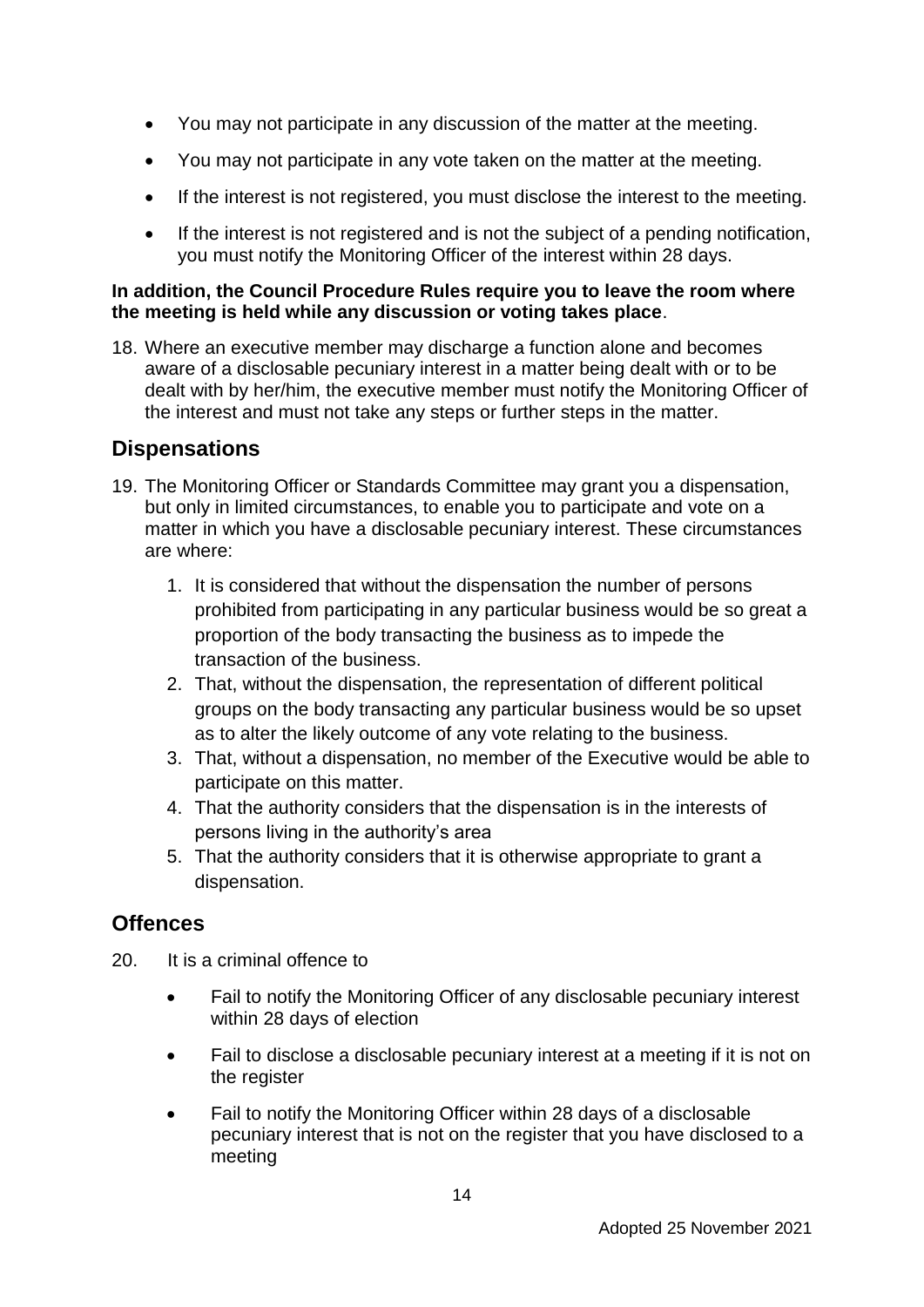- Participate in any discussion or vote on a matter in which you have a disclosable pecuniary interest
- As an executive member discharging a function acting alone, and having a disclosable pecuniary interest in such a matter, failing to notify the Monitoring Officer within 28 days of the interest.
- Knowingly or recklessly providing information that is false or misleading in notifying the Monitoring Officer of a disclosable pecuniary interest or in disclosing such interest to a meeting

The criminal penalties available to a court are to impose a fine not exceeding level 5 on the standard scale and disqualification from being a councillor for up to 5 years.

### **Bias/Predetermination**

Although not part of the Code, members need to be clear that they are not biased going into the decision making process.

If you have a personal interest in a matter as a result of the matter affecting the wellbeing or financial position of yourself, member of your family or close association more than it would affect the majority of other people in the ward or electoral divisions affected by the decision, or in the authority's areas or constituency then there may be potential for bias/predetermination.

The rules against bias say that there are three distinct elements. The first seeks accuracy in public decision-making and the second seeks the absence of prejudice or partiality on the part of you as the decision-maker. An accurate decision is more likely to be achieved by a decision-maker who is in fact impartial or disinterested in the outcome of the decision and who puts aside any personal prejudices.

The third requirement is for public confidence in the decision-making process. Even though the decision-maker may in fact be scrupulously impartial, the appearance of bias can itself call into question the legitimacy of the decision-making process. In general, the rule against bias looks to the appearance or risk of bias rather than bias in fact, in order to ensure that justice should not only be done, but should manifestly and undoubtedly be seen to be done.

To varying degrees, these "requirements" might be seen to provide the rationales behind what are generally taken to be three separate rules against bias: "automatic" (or "presumed") bias, "actual" bias and "appearance" bias.

The rationale behind "automatic" or "presumed" bias appears to be that in certain situations (such as if you have a pecuniary or proprietary interest in the outcome of the proceedings) then it must be presumed that you are incapable of impartiality. Since a motive for bias is thought to be so obvious in such cases, the decisions are not allowed to stand even though no investigation is made into whether the decisionmaker was biased *in fact*. **In these circumstances you should not participate in a decision.**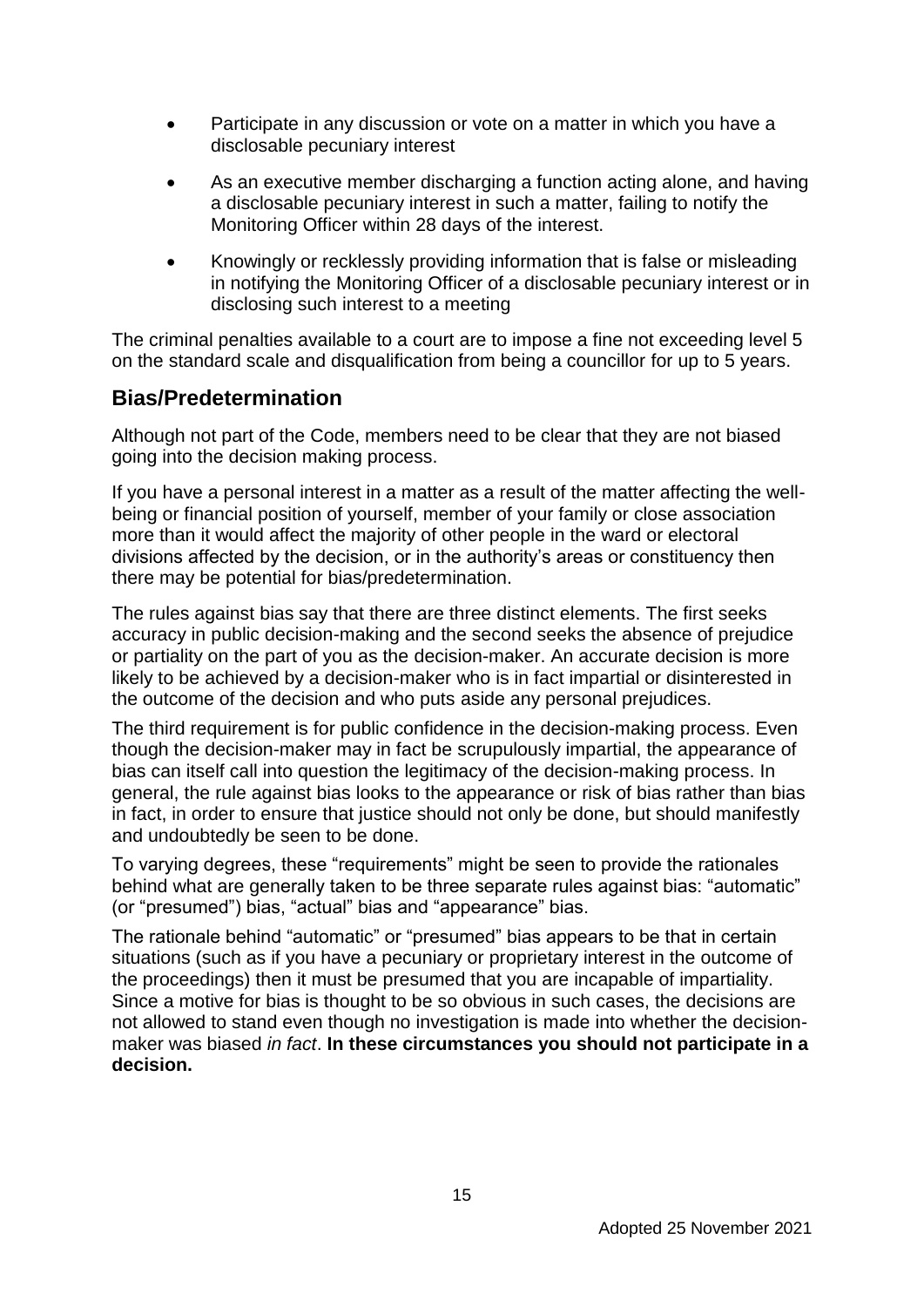The Localism Act 2011 has enshrined the rules relating to pre-disposition and predetermination into statute. In essence you are not taken to have had, or appeared to have had, a closed mind when making a decision just because you have previously done anything that directly or in-directly indicated what view you may take in relation to a matter and that matter was relevant to the decision.

So, you are entitled to have a pre-disposition one way or another as long as you have not pre-determined the outcome. You are able to express an opinion providing that you come to the relevant meeting with an open mind, able to take account of all of the evidence and make your decision on the day.

### **What does "affecting well-being" or "financial position" mean?**

The term "well-being" can be described as a condition of contentment and happiness. Anything that could affect your quality of life, either positively or negatively, is likely to affect your well-being.

A personal interest can affect you, your family or close personal associates positively and negatively. So if you or they have the potential to gain or lose from a matter under consideration, a personal interest would need to be declared in both situations.

### **Who is a member of your family or close association?**

A member of your family should be given wide meaning. It includes a partner (someone you are married to, your civil partner, or someone you live with in a similar capacity), a parent, parent-in-law, a son or daughter, a stepson, or stepdaughter, the child of a partner, a brother or sister of yourself or your partner, a grandparent, a grandchild, an uncle or aunt, a nephew or niece and the partners of any of these people.

A person with whom you have a close association is someone that you are in either regular or irregular contact with over a period of time who is more than an acquaintance. It is someone a reasonable member of the public might think you would be prepared to favour or disadvantage when discussing a matter that affects them. It may be a friend, a colleague, a business associate or someone whom you know through general social contacts.

### **What if I belong to an authority without wards?**

If you are a member of an authority that does not have wards, you will need to declare a personal interest whenever you consider a matter in a meeting of your authority if it affects the well-being or financial position of you, your family or people with whom you have a close association, more than it would affect other people in your authority's areas.